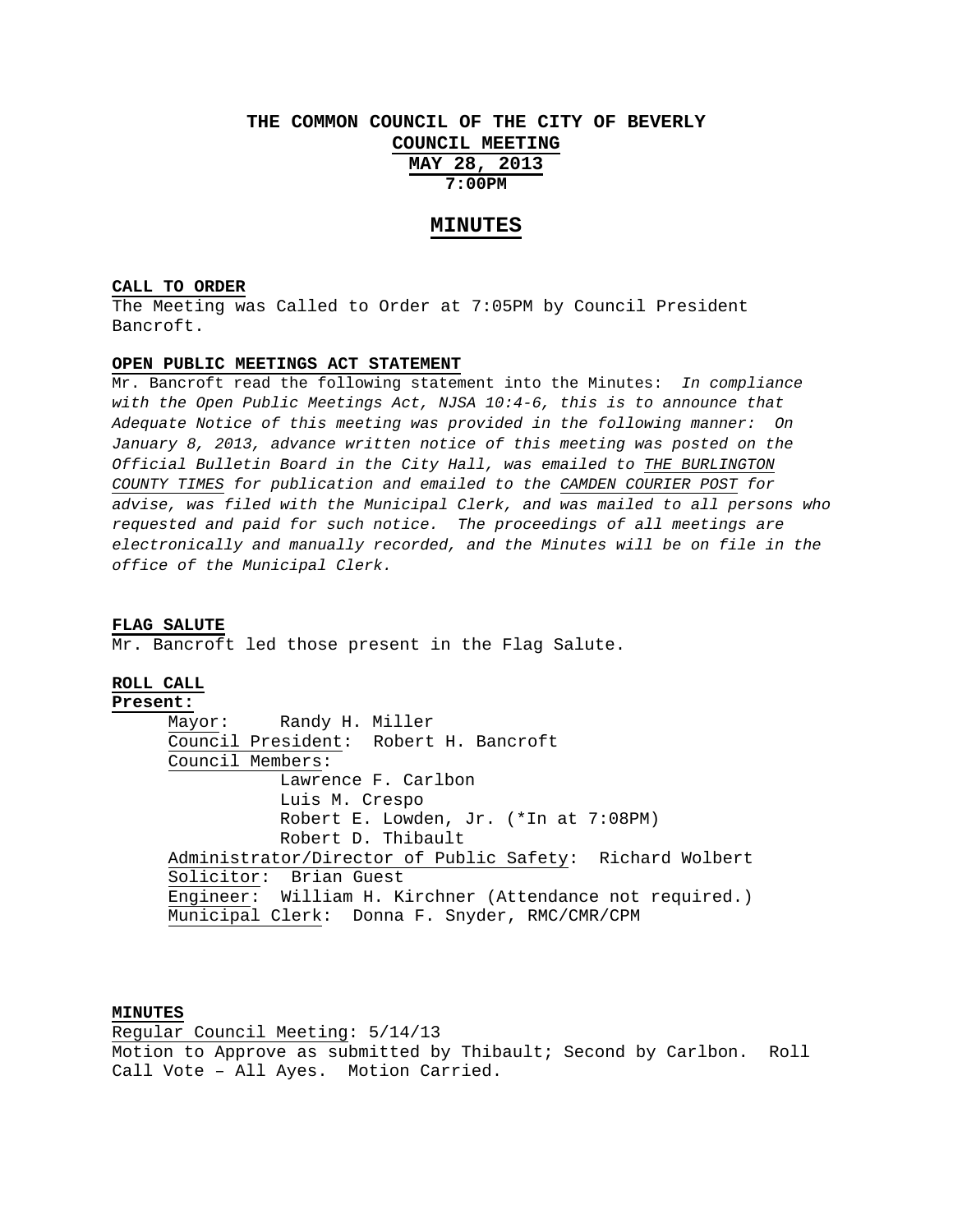Executive Session Meeting: 5/14/13. These Minutes will be held for approval at Council's 6/11/13 Meeting.

Executive Session Minutes From **2012***: 4/10, 4/24, 5/8, AND 8/8.* These Minutes will be up for approval after this evening's Executive Session.

**RESOLUTIONS:** \*Note: Mr. Lowden on the Dais at 7:08PM.

#### **RESOLUTION 2013-104**

A Resolution appointing a Public Information Officer for the City of Beverly. Mr. Bancroft recommended that Mr. Wolbert be appointed to this unsalaried position, and all were in agreement. Motion to Approve by Thibault; Second by Carlbon. Roll Call Vote – All Ayes. Motion Carried.

### **RESOLUTION 2013-104A - CONSENT AGENDA**

*For approval of Resolutions 2013-105 and 2013-106 by "Consent*  **Agenda"**. Consent Agenda items are not individually discussed. A

*Resolution approving the "Consent Agenda" (which may or may not include the reading of the list of items appearing on the Consent Agenda) is Moved, Seconded, and Voted upon as one item by the Governing Body. If any discussion is requested on same, it is removed from the "Consent Agenda" to the Regular Agenda. Motion to Approve by Lowden; Second by Thibault. All in Favor. Motion Carried.* 

#### **RESOLUTION 2013-105**

A Resolution memorializing approval for a Vendor's Permit to "Pyramid Ice & Goods, LLC", 4364 Route 130N, Willingboro, NJ 08046, selling freshly made water ices on Monday, May 27, 2013, at the Memorial Day Parade, all paperwork being in order and fees paid.

### **RESOLUTION 2013-106**

A Resolution memorializing approval for a Vendor's Permit to "Mary, The Queen of Pork", 563 Uhler Avenue, Burlington, NJ 08016, selling food and drink on Monday, May 27, 2013, at the Memorial Day Parade, all paperwork being in order and fees paid.

Motion to Approve Resolutions 2013-105 and 2013-106 made by Thibault; Second by Lowden. Roll Call Vote – All Ayes. Motion Carried.

# **RESOLUTION 2013-107**

A Resolution authorizing and establishing a lien for Property Maintenance Charges due to the City. Motion to Approve by Thibault; Second by Carlbon. Roll Call Vote – All Ayes. Motion Carried.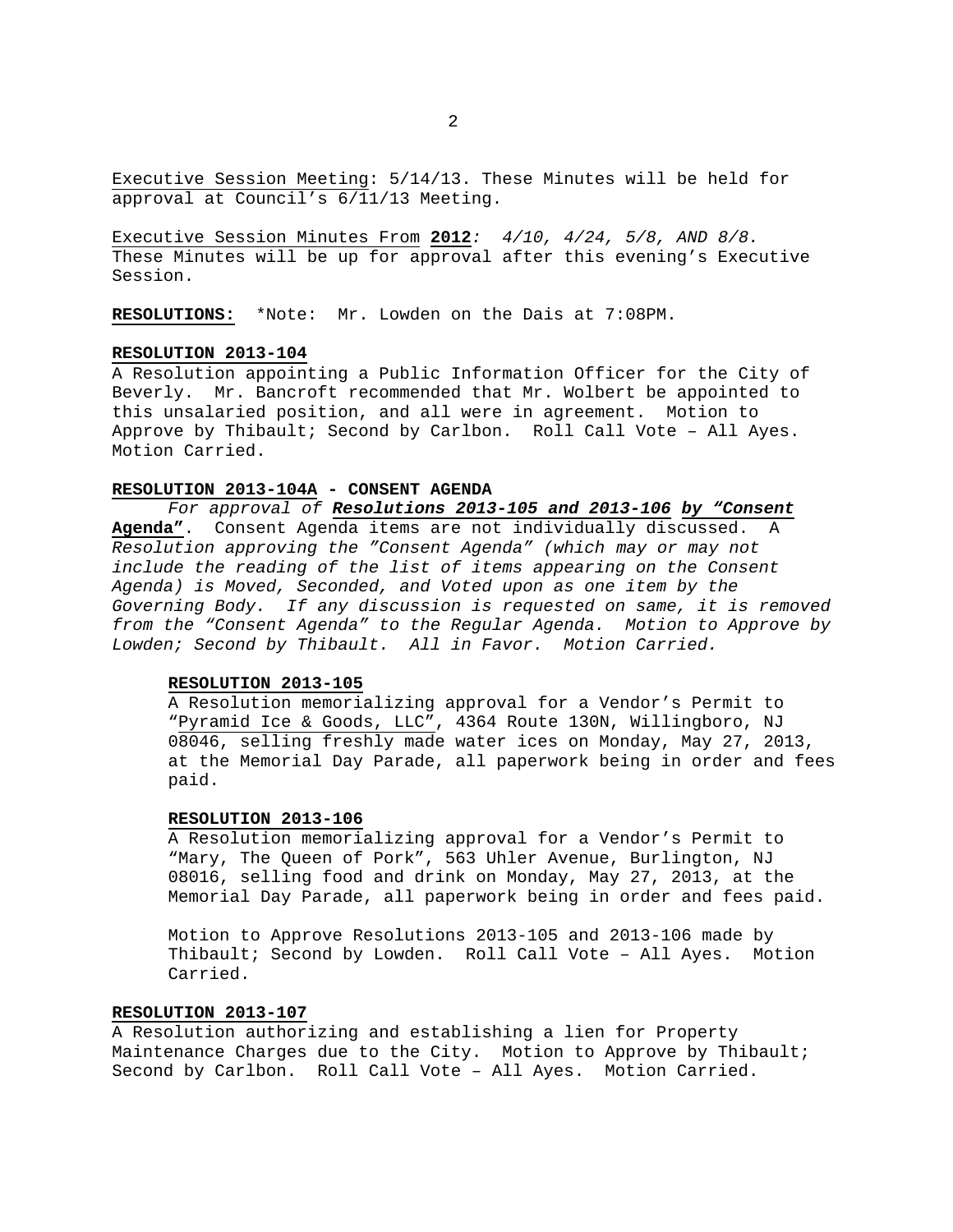### **OLD BUSINESS:**

~ Law and Ordinance Committee Update regarding Recodification. I was requested by the Administrator and Clerk that the Law and Ordinance Committee meet promptly so that the Recodification can move forward.

#### **NEW BUSINESS:**

### $\sim$  Report of Audit for 2012 - Beverly City Fire District #1

~ Report of Audit for 2012 – Beverly City Housing Authority

*Council was advised that both of the above submitted Audits will be in the Municipal Clerk's office for Council's individual review.* 

~ Burlington County Board of Elections/County Clerk's Office: Combining of Poll locations to Beverly Elementary School, 601 Bentley Avenue, Beverly, NJ 08010, effective with the June 4, 2013 Primary Election.

~ Court Administrator Donna Browne – Letter of Resignation effective effective June 14, 2013. Council accepted with regret Ms. Browne's Letter of Resignation with a Motion by Thibault; Second by Lowden. All in Favor – Aye. Motion Carried.

~ Alcoholic Beverage Control/Person-To-Person Transfer – Bryson Incorporated, T/A F&M Liquors, To Satyam Shivam, Inc., T/A/ F&M Liquors. Paperwork submitted for Transfer. The Clerk gave Council their copies of the paperwork submitted to date. Background checks and Fingerprinting, etc. have yet to be completed. She will keep Council updated re same.

#### **BILLS LIST**

Review and Approval of the 5/28/13 Bills List. Upon review, Motion to Approve by Crespo; Second by Lowden. Roll Call Vote – All Ayes. Motion Carried.

### **CORRESPONDENCE**

There was no Correspondence at this time.

#### **COMMENTS/REPORTS**

### **Mayor and Council**

Mayor Miller and Council all commented on the exceptional Memorial Day Parade and Celebration that took place at the Waterfront on Monday, May 27, 2013. A good time was had by all, with about 300 people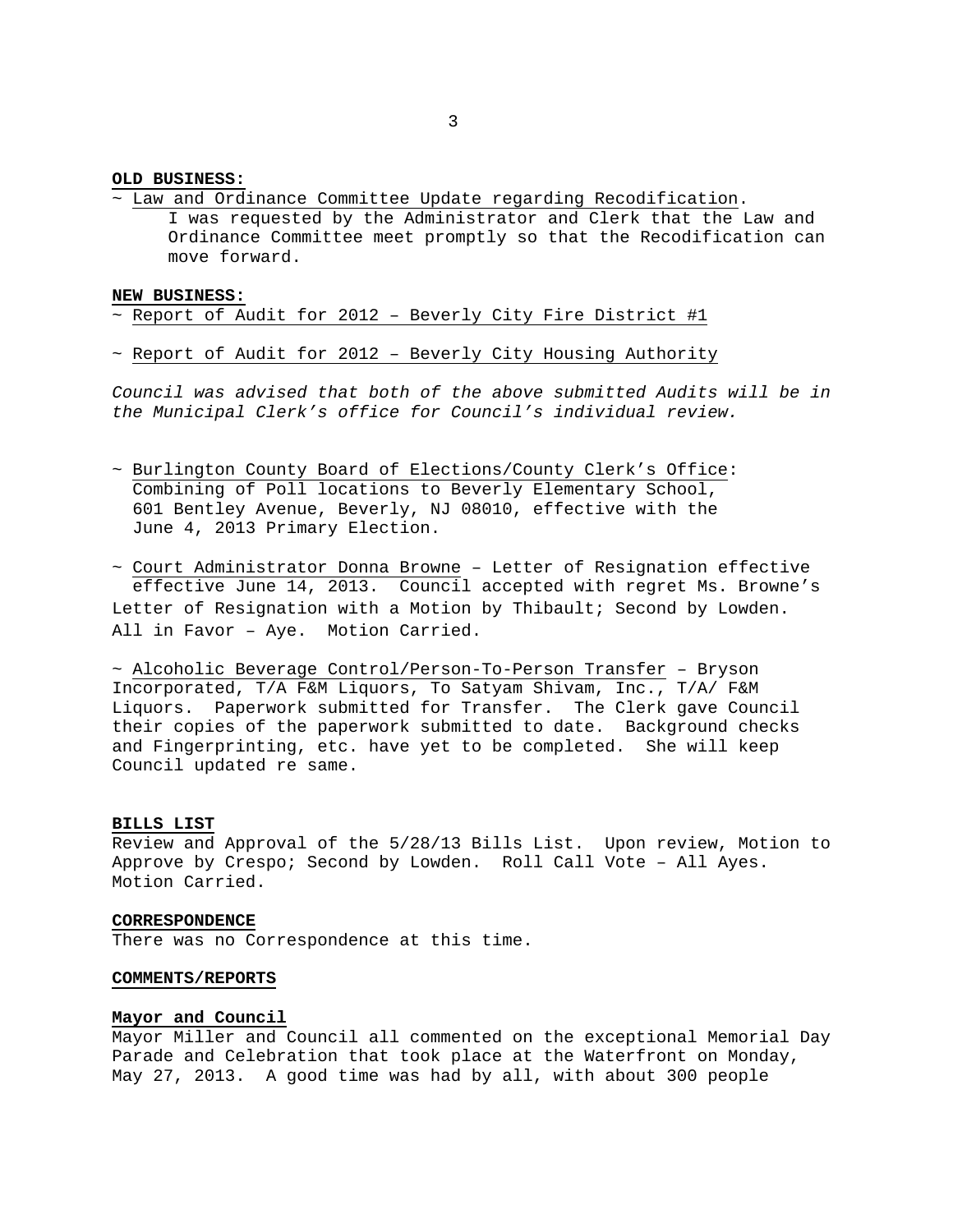attending. All Volunteers and Citizens were thanked for their participation.

Mr. Thibault stated that work began on organizing this event this past January and it was a lot of work. Thanks go to Ms. Tiexiera for work on the Ad Book and to Mr. Carlbon for work on the Waterfront.

Mr. Carlbon advised that the Clean Communities Day held on May 18, 2013 went very well, with about 35 Volunteers. Twenty-five bags of trash were collected, and weeding and planting was done, with special thanks to Mary Ellen Knudson, Scott Bills, and Ron Paice for work on the front of City Hall  $\sim$  and to Georgine Sarro and Ryan Atkinson for work at the Waterfront. He also reminded those present that the Annual Fishing Tournament will be on June 15, and flyers will go around.

Mr. Lowden advised that the Finance Committee met last week, and they reviewed details on Bonding. Our Auditor seems to have it under control. We have not yet received a response on our request for Transitional Aid, hopefully, that will be coming soon. He also reminded all that on June 8, the  $23^{rd}$  Regiment will have displays at the American Legion Post from 1-3PM, with dignitaries to speak.

### **Administrator/Public Safety Director**

Mr. Wolbert read a Letter of Commendation from Delanco's Police Chief DeSanto for Officer Mickle's assistance and professionalism during a high stress incident. Copy of same will be placed in Officer Mickle's Personnel file.

The Northwest Roads Project was reviewed last week with the Engineer and modified slightly for redo in July. Residents will be notified.

### **Professionals**

Solicitor Guest had nothing at this time, other than comments for Executive Session.

#### **Clerk**

Ms. Snyder reminded all that the County has approved one Polling location which will be at the Beverly Elementary School. Districts 1, 2, and 3 will now be voting at the School. There will be 3 Voting machines. Notifications have been posted and distributed and the information is on our Website.

#### **PUBLIC COMMENT**

*This portion of the meeting provides the public with an opportunity to ask questions of City Council concerning the City, or to address questions to the Administrator/Director of Public Safety. Please state you name and address for the record.*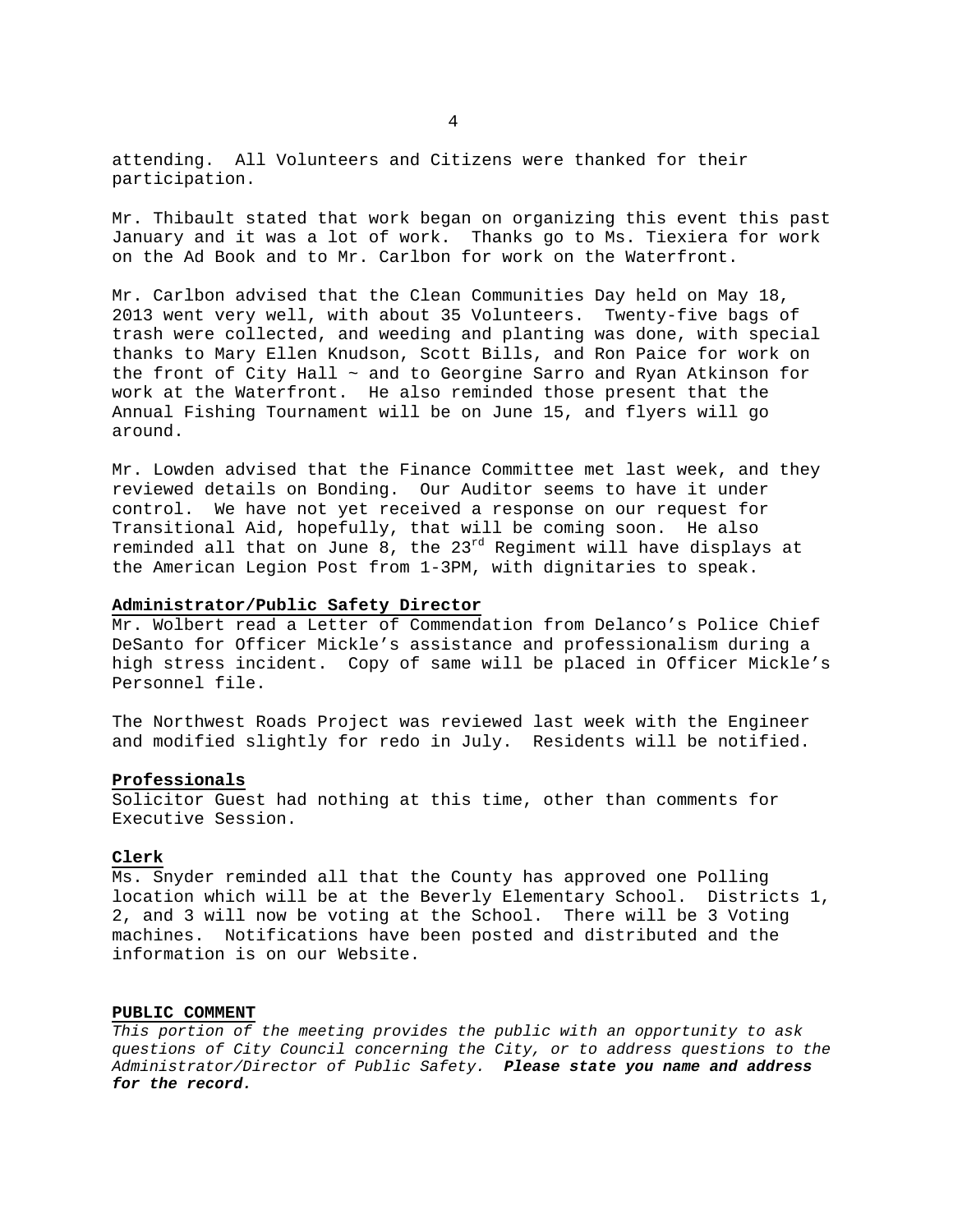Public Comment was had by Amy Bent, Ron Paice, and Andrew Russell. Topics discussed included the City Annual Yard Sale; Question on the Bills List; Clarification re Ordinances regarding parking on Broad Street; Thank you for quick Police response to a resident's altercation; Keeping our storm drains clear.

Mr. Carlbon asked for approval for a Community Garden on part of the Baseball field down by the river. It was felt this was a good idea. There would be basic rules. No charge for the first year. Six local families are interested so far. Insurance issues will be addressed up front by Mr. Wolbert with our Risk Management company. Mr. Carlbon stated that this is the type of activity that can help us get a "Sustainable" designation from the State. Motion to Approve by Crespo; Second by Lowden. All in Favor. Motion Carried.

# **EXECUTIVE SESSION** – 7:45PM **Resolution 2013-108:**

A Resolution of the Common Council of the City of Beverly to hold Executive Session in accordance with the Open Public Meetings Act, P.L. 1975, Chapter 231, permitting the exclusion of the Public from a meeting in certain circumstances which the Governing Body deem now exist:

> **\_\_\_\_\_ CONTRACTUAL \_\_\_\_\_ LITIGATION \_\_\_\_\_ POSSIBLE LITIGATION**

 **\_\_x\_\_\_PERSONNEL** 

Motion to Approve by Crespo; Second by Thibault. All in Favor. Motion Carried.

### **ACTION TAKEN AFTER EXECUTIVE:**  $\overline{x}$  YES  $\overline{N}$ O

**Motion to Approve Executive Session Minutes from 2012: 4/10, 4/24, 5/8, and 8/8 made by Crespo; Second by Thibault. Roll Call Vote to Messrs. Crespo and Thibault – Yes. Motion Carried.** 

#### **ADJOURNMENT**

There being no further business, Motion to Adjourn at 7:55PM made by Crespo; Second by Carlbon. All in Favor. Motion Carried.